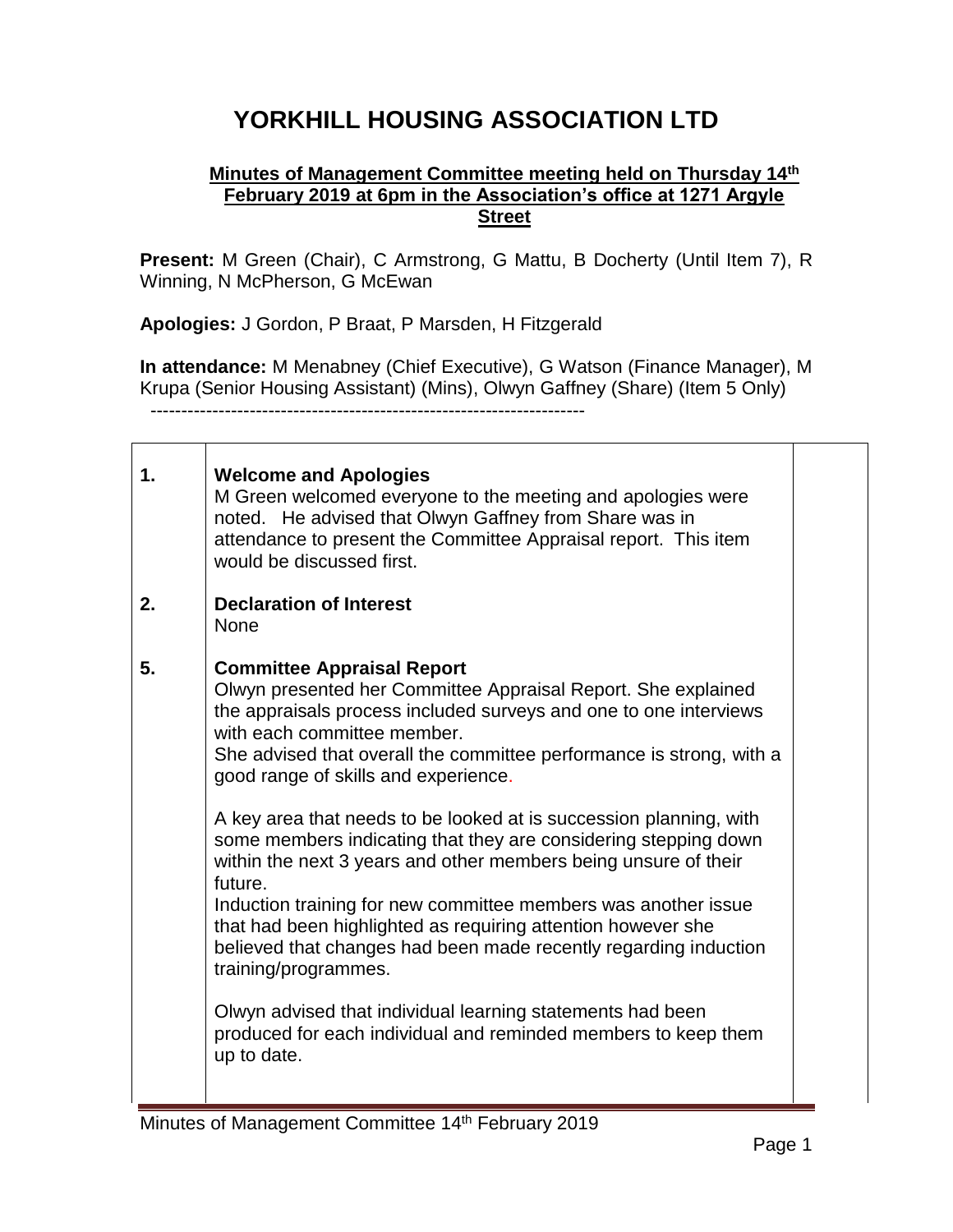|    | Concluding her presentation she confirmed the Association's                                                                                                                                                                                                                                                                                                                                                                                                       |           |
|----|-------------------------------------------------------------------------------------------------------------------------------------------------------------------------------------------------------------------------------------------------------------------------------------------------------------------------------------------------------------------------------------------------------------------------------------------------------------------|-----------|
|    | Governing Body had met the regulatory requirements for committee<br>appraisal.                                                                                                                                                                                                                                                                                                                                                                                    |           |
|    | M Green thanked Olwyn for her time both tonight and during the<br>complete Appraisal Process.                                                                                                                                                                                                                                                                                                                                                                     |           |
|    | Olwyn Gaffney left the meeting 6:35pm                                                                                                                                                                                                                                                                                                                                                                                                                             |           |
| 3. | Minutes of last Meeting 13th December 2019<br>3.1 Amendments<br><b>None</b>                                                                                                                                                                                                                                                                                                                                                                                       |           |
|    | 3.2 Approval<br>Proposed by R Winning and Seconded by C Armstrong.                                                                                                                                                                                                                                                                                                                                                                                                |           |
|    | 3.3 Matters Arising                                                                                                                                                                                                                                                                                                                                                                                                                                               |           |
|    | <b>Housing Management Staffing Report</b><br>M Menabney advised that interviews were ongoing .ongoing all week                                                                                                                                                                                                                                                                                                                                                    |           |
|    | <b>External Auditors</b><br>G McEwan asked if there were any dates set yet for the interviews.<br>M Menabney advised that no dates had been set yet but she would<br>keep him and other members informed.                                                                                                                                                                                                                                                         | <b>MM</b> |
|    | <b>Reports from Sub Committees</b>                                                                                                                                                                                                                                                                                                                                                                                                                                |           |
| 4. | 4.1 - Services Sub Committee 24th January 2019                                                                                                                                                                                                                                                                                                                                                                                                                    |           |
|    | G Mattu provided a verbal update of what was discussed at the last<br>Services Sub Meeting. He advised that meeting was mostly taken<br>up with the Quarter 3 performance reports, from Housing<br>Management, Maintenance and Factoring, there were no areas of<br>concern.                                                                                                                                                                                      |           |
|    | There was one item for decision and that was the contract for the<br>Washer/Dryers at Overnewton Court, members agreed to take up<br>the contract from Armstrong Commercial Laundry Systems.                                                                                                                                                                                                                                                                      |           |
|    | 4.2 – Governance & Finance Sub Committee 31 <sup>st</sup> January 2019<br>C Armstrong provided a verbal update of what was discussed at the<br>last Governance and Finance Sub Meeting. He advised that<br>members discussed the Q3 Financial Reports, Treasury<br>Management and Credit Card Usage Policy, Covenant Compliance,<br>Staff Absence and Health and Safety. It was agreed that G McEwan<br>would sit in on the interviews for the External Auditors. |           |

E,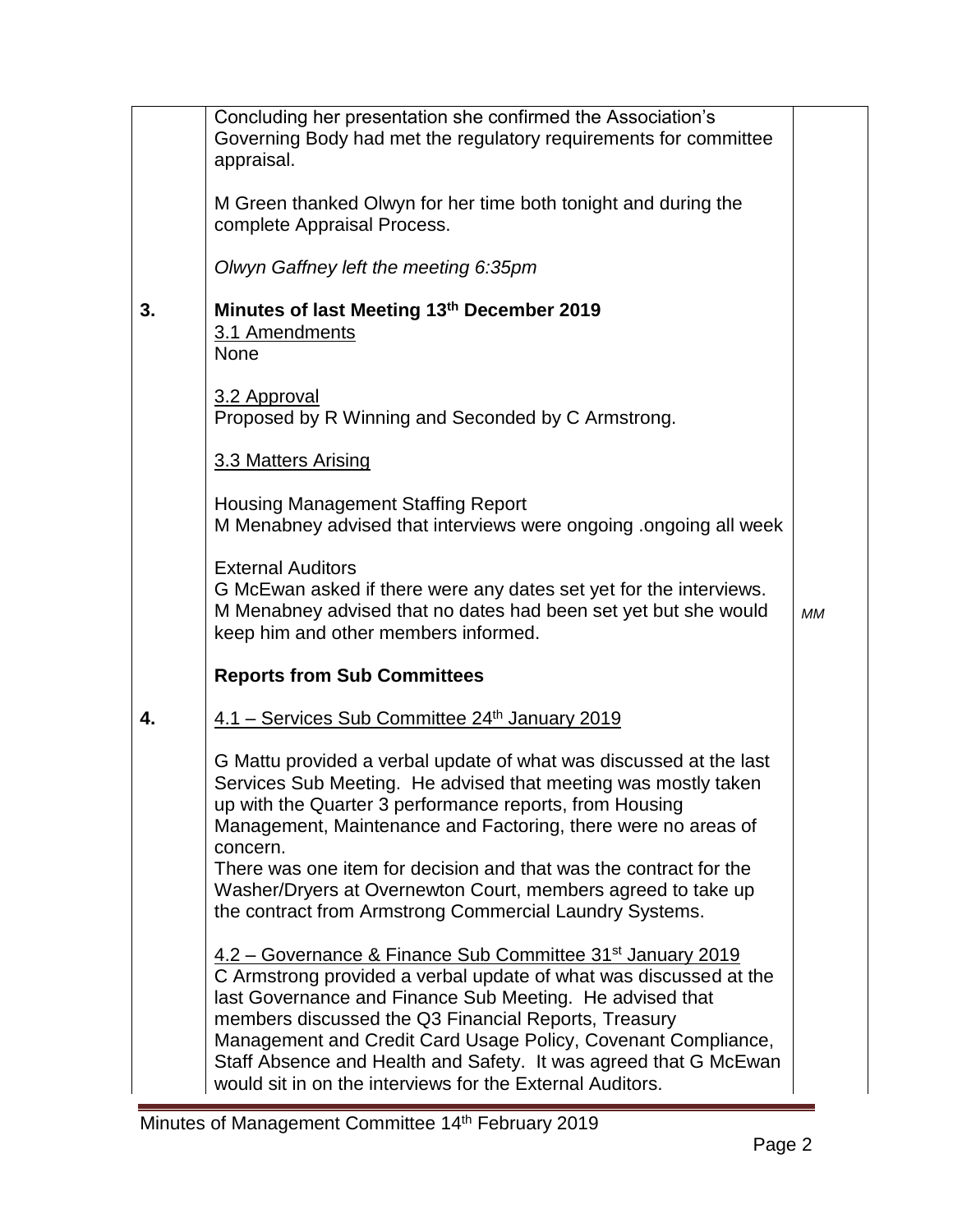| 6. | <b>Policy Ratification</b>                                                                                                                                                                         |  |
|----|----------------------------------------------------------------------------------------------------------------------------------------------------------------------------------------------------|--|
|    | 6.1 Treasury Management                                                                                                                                                                            |  |
|    | C Armstrong confirmed the policy had been discussed at the<br>Governance and Finance Sub Committee meeting, and was<br>presented to tonight's meeting for ratification.                            |  |
|    | Committee approved this policy                                                                                                                                                                     |  |
|    | 6.2 Use of Company Credit Cards                                                                                                                                                                    |  |
|    | G Watson presented his report on Use of Company Credit Cards.                                                                                                                                      |  |
|    | Members discussed and approved this policy.                                                                                                                                                        |  |
| 7. | <b>Draft Budget</b><br>G Watson presented the Draft Budget and advised that the final<br>version would be presented at next month's Management committee<br>meeting.<br>Issues discussed included: |  |
|    | Employee costs – assumption of 2.2%, pending conclusion of<br>ongoing negotiations between EVH and the Union.                                                                                      |  |
|    | Training budget – provision reduced slightly due to underspends in<br>previous years                                                                                                               |  |
|    | <u>Insurances</u> – awaiting tender report from brokers, final figures will be<br>available later in the month                                                                                     |  |
|    | Cyclical budget - includes funds for the smoke alarm replacement<br>programme over the next two years.                                                                                             |  |
|    | Void reactive repairs - budget has been increased slightly and will be<br>continually reviewed.                                                                                                    |  |
|    | Advice services - additional funds included for new Money Advice<br>service that is currently being investigated.                                                                                  |  |
|    | M Menabney advised a quotation from Drumchapel Money Advice<br>Centre was expected within the week. Committee authorised the<br>Governance and Finance Sub Committee to make a final decision.     |  |

÷.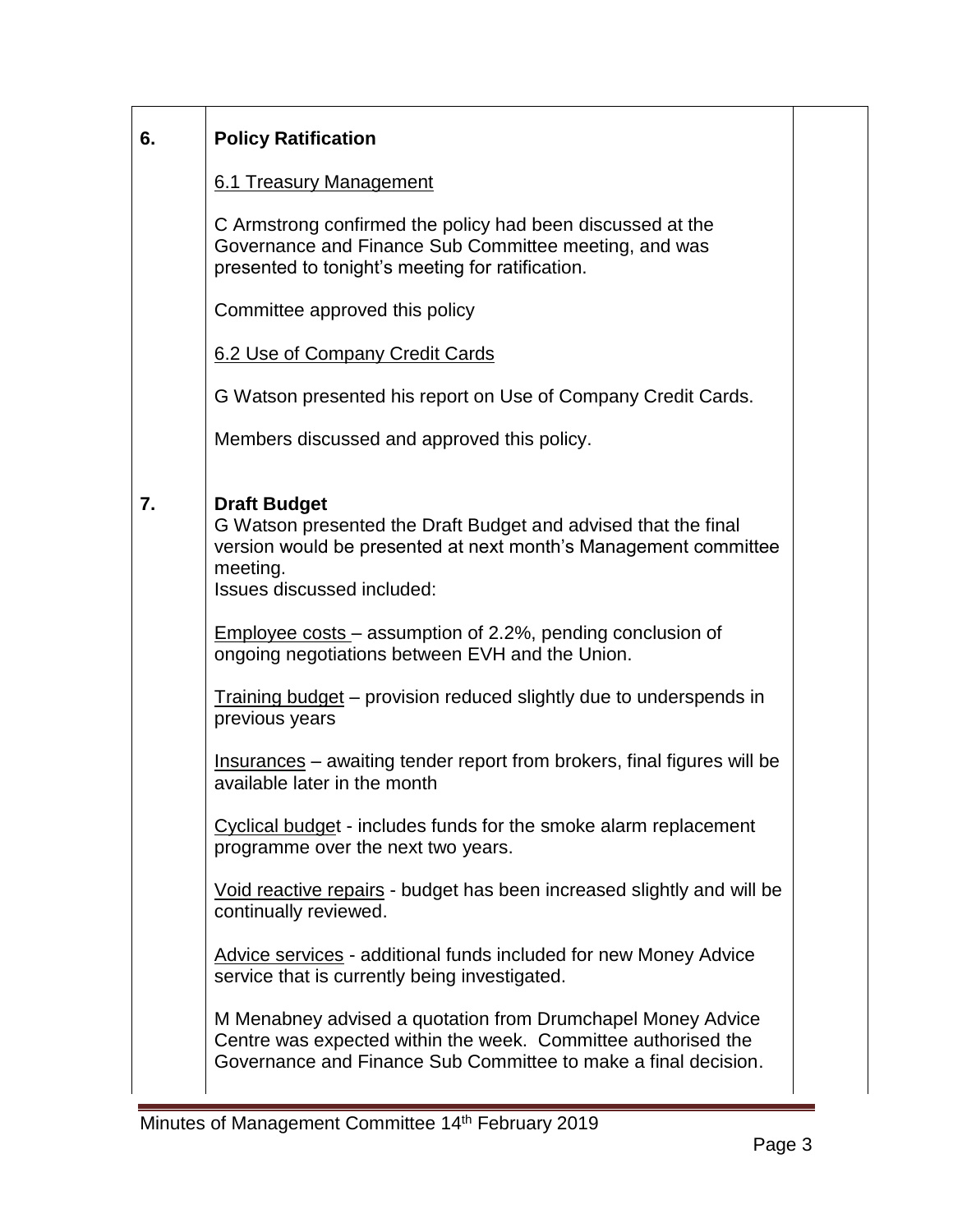|    | M Green asked if Glasgow City Council provide any welfare rights<br>advice services. M Menabney advised that she wasn't aware of any<br>direct provision but perhaps P Braat could confirm the City Council's<br>position on this and report back to committee.                                                                                                                                           |           |
|----|-----------------------------------------------------------------------------------------------------------------------------------------------------------------------------------------------------------------------------------------------------------------------------------------------------------------------------------------------------------------------------------------------------------|-----------|
|    | <b>Investments of cash balances - G Watson confirmed that interest</b><br>receivable has been low compared to the cash in the bank. He is<br>currently investigating options to spread the Association's cash<br>balances.                                                                                                                                                                                | GW        |
|    | Bad debt provision - increased to take account of possible new<br>arrears due to Universal Credit. G McEwan queried how potential<br>write-offs are tracked. G Watson will prepare a report for next<br>Governance and Finance meeting.                                                                                                                                                                   | GW        |
|    | Operating deficit - G Watson advised there would be a small<br>operating deficit of around £8000 if all Major Repairs go ahead such<br>as stonework/windows.                                                                                                                                                                                                                                              |           |
|    | G Mattu asked if the Association could not transfer money out of<br>reserves to fund Major Repairs. M Menabney confirmed that large<br>projects can be funded in this way, and this is the primary purpose of<br>building reserves. The Association's financial plans should take<br>account of medium and long term investment requirements, to<br>ensure sufficient funds will be in place when needed. |           |
|    | Members approved the draft budget.                                                                                                                                                                                                                                                                                                                                                                        |           |
|    | B Docherty left the meeting at 7:30pm                                                                                                                                                                                                                                                                                                                                                                     |           |
| 8. | <b>Reports from Chief Executive</b>                                                                                                                                                                                                                                                                                                                                                                       |           |
|    | 8.1 SFHA Model Tenancy Agreements                                                                                                                                                                                                                                                                                                                                                                         |           |
|    | M Menabney's report on the Revised Model Tenancy Agreements<br>was discussed and approved.                                                                                                                                                                                                                                                                                                                |           |
|    | Services Sub Committee to discuss changes to terms of tenancy<br>agreements in more detail.                                                                                                                                                                                                                                                                                                               |           |
|    | It was agreed the booklet issued to tenants in October 2018 detailing<br>the changes introduced in the 2014 Housing Scotland Act should be<br>put on the web site.                                                                                                                                                                                                                                        | <b>MK</b> |
|    | Members noted there was no requirement for existing tenants to sign<br>new agreements.                                                                                                                                                                                                                                                                                                                    |           |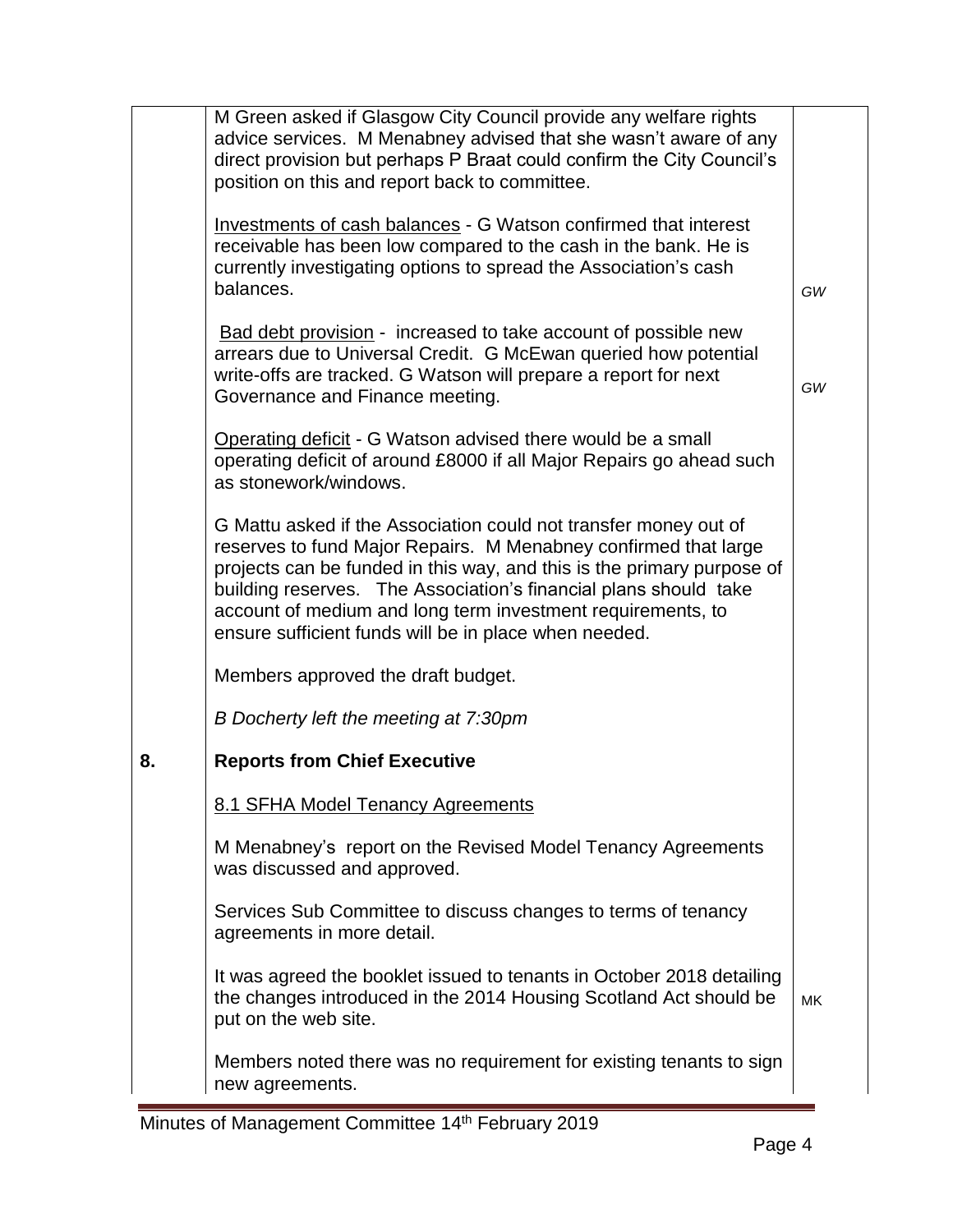|     | 8.2 Review of Internal Audit Services                                                                                                                                     |    |
|-----|---------------------------------------------------------------------------------------------------------------------------------------------------------------------------|----|
|     | M Menabney discussed her report on the Review of Internal Audit<br>Services. Members noted the proposals were in accordance with<br>SFHA recommended practice.            |    |
|     | Committee agreed to invite Quinn Internal Audit Services and TIAA<br>to tender.                                                                                           |    |
|     | M Green, G McEwan and R Winning agreed to join the interview<br>panel.                                                                                                    |    |
|     | G Watson, Finance Manager will co-ordinate the review process.                                                                                                            | GW |
|     | 8.3 Renewal of Commercial Lease                                                                                                                                           |    |
|     | P Hollinsworth's report on the renewal of the commercial lease at<br>16/18 Overnewton Street was discussed by members.                                                    |    |
|     | After consideration of the options, Committee approved the<br>recommendations and authorised P Hollinsworth to negotiate to<br>allow the tenant a lower rate if required. | PН |
| 9.  | <b>Regulatory Standards of Governance and Finance</b>                                                                                                                     |    |
|     | 9.1 Standard 4: Governing Body Decisions and Risk Management<br>Due to time constraints delayed until next meeting.                                                       |    |
|     | 9.2 Regulatory Guidance – Review Requests in respect of<br><b>Regulatory Decisions</b>                                                                                    |    |
|     | Due to time constraints delayed until next meeting.                                                                                                                       |    |
|     | 9.3 Regulatory Guidance - Appeal Requests in respect of<br><b>Regulatory Decisions</b>                                                                                    |    |
|     | Due to time constraints delayed until next meeting.                                                                                                                       |    |
| 10. | <b>Membership Applications/Cancellations</b>                                                                                                                              |    |
|     | <b>Applications</b><br><b>None</b>                                                                                                                                        |    |
|     | Cancellations<br><b>None</b>                                                                                                                                              |    |

Minutes of Management Committee 14<sup>th</sup> February 2019